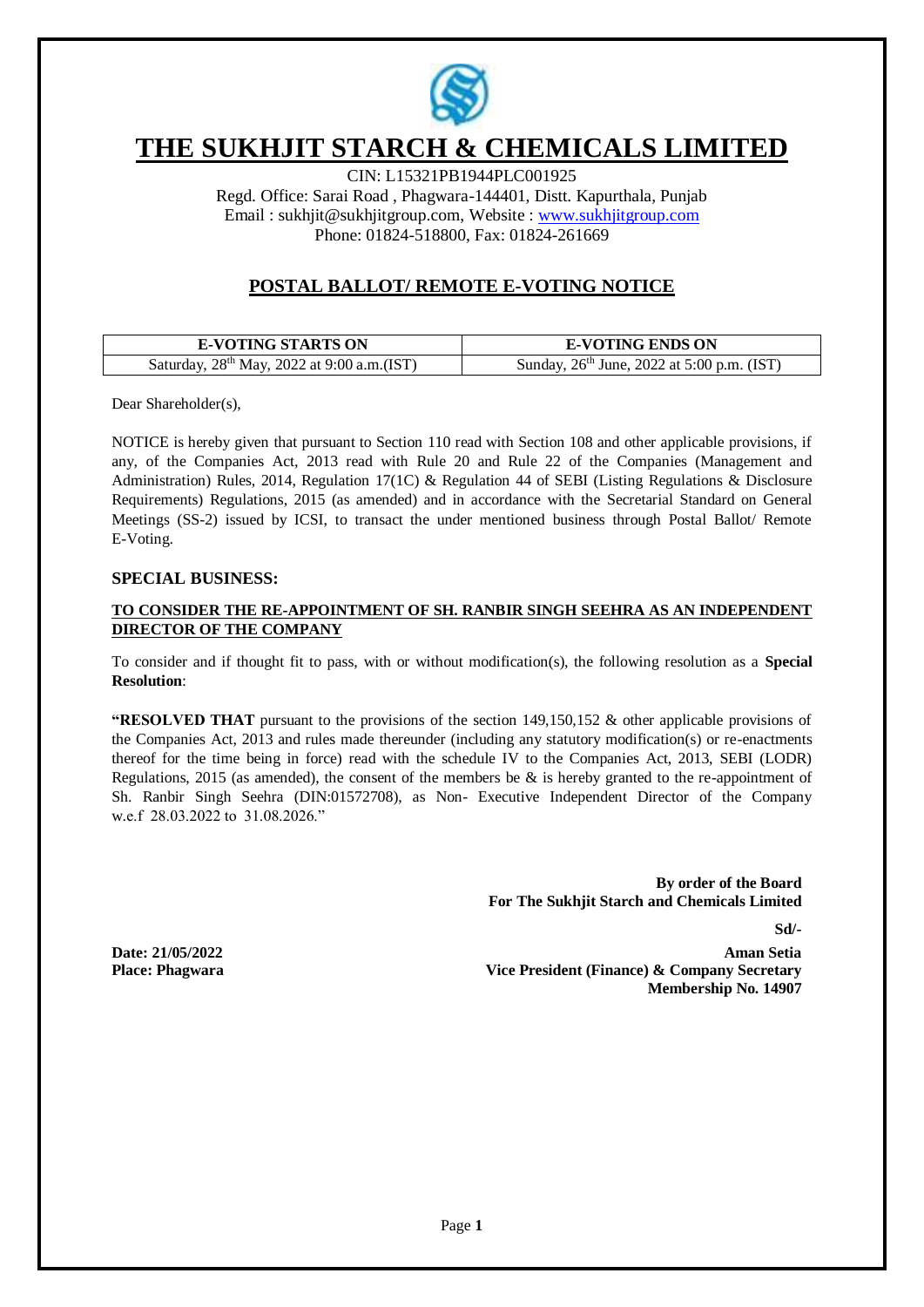# **EXPLANATORY STATEMENT PURSUANT TO SECTION 102 OF THE COMPANIES ACT, 2013**

As required under Section 102 of the Companies Act, 2013 (the "Act"), the following Explanatory Statement sets out all material facts relating to the business/ item mentioned in the accompanying Notice:

# **TO CONSIDER AND APPROVE THE RE-APPOINTMENT OF S. RANBIR SINGH SEEHRA AS AN INDEPENDENT DIRECTOR OF THE COMPANY**

S. Ranbir Singh Seehra, a renowned industrialist, has been re-appointed by the Board as an Additional Non Executive Independent Director to hold office till the conclusion of the ensuing General Meeting or approval of the re-appointment by the shareholders within a period of three months from the date of appointment/ re-appointment. The said appointment/re-appointment requires the approval of shareholders for his regularization as the Non-Executive Independent Director of the Company, as his previous term expired on 31.03.2022. S. Ranbir Singh Seehra is having long experience of over three decades in manufacturing administration, management and commercial activities. He is presently working as Chief Executive Officer of M/s. GNA Axles ltd. which he has steered to higher growth trajectory in the last couple of years.

In terms of Section 149, 150 152, any other applicable provision of The Companies Act, 2013 and rules made thereunder (including any statutory modification(s) or re-enactments thereof for the time being in force) read with the Schedule IV to The Companies Act, 2013 and SEBI (Listing Obligations and Disclosure Requirements) Regulations, 2015, the term of appointment of above existing Independent Director expired on 31st March, 2022 and it is proposed that the above Director, be re-appointed as Independent Director for a further period i.e. from 28.03.2022 to 31.08.2026 and shall not be liable to retire by rotation. He will be paid sitting fee as payable to other Non- Executive Directors of the Company and commission (subject to a maximum of Rs. Five Lacs p.a.) as payable to other Independent Directors of the Company, as approved by the shareholders pursuant to the provisions of the Companies Act, 2013.

The Independent Director have confirmed that he is not disqualified in terms of Section 164 of the Act read with rules made thereunder and SEBI (Listing Obligations and Disclosure Requirements) Regulations, 2015, for being appointed/ reappointed as Independent Director of the Company.

In opinion of the Board, the Independent Director proposed to be appointed/ re-appointed fulfil all the conditions specified in the Companies Act, 2013 and the rules made thereunder and is independent of the Management. The terms and conditions of his re-appointment are available for inspection by members at the registered office of the Company and are also available on the website of the Company.

The Board considers that his re-appointment would strengthen the composition of the Board of Directors of the company and his long experience of leading a very successful listed entity will help guiding the Board in its decision making & Corporate Governance Process. Therefore, the Board recommends the re-appointment of S. Ranbir Singh Seehra as a Non- Executive Independent Director of the company for a further period i.e. from 28.03.2022 to 31.08.2026

Save and except S. Ranbir Singh Seehra and his relatives to the extent of their shareholding interest, if any, in the company with regard to his re-appointment, none of the other Directors/Key Managerial Personnel and their relatives are in any way, concerned or interested, financially or otherwise, in the resolution.

> **By order of the Board For The Sukhjit Starch and Chemicals Limited**

**Date: 21/05/2022 Place: Phagwara** **Sd/-**

**Aman Setia Vice President (Finance) & Company Secretary Membership No. 14907**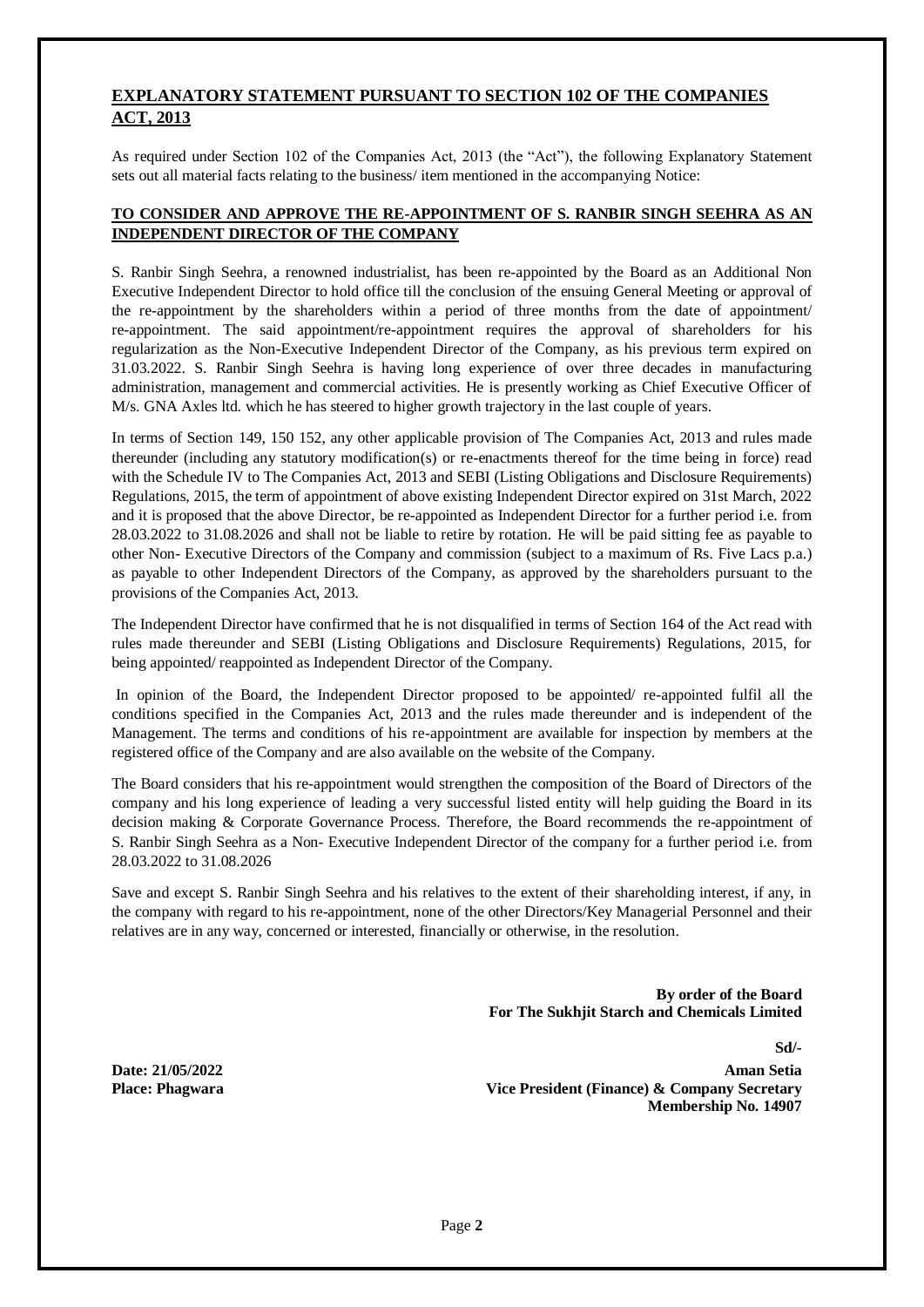# **NOTES**

- 1. The relevant Explanatory Statement, pursuant to Section 102(1) of the Companies Act, 2013, is annexed hereto. The relevant details of the person(s) seeking appointment as a Director required vide Regulation 36(3) of SEBI (Listing Obligations and Disclosure Requirements) Regulations, 2015 are also annexed to the Notice.
- 2. The **CUT-OFF date** for recognising the eligibility of members to attend and vote on Postal Ballot shall be **26th May, 2022**. A person whose name appears in the Register of Members or in the Register of Beneficial Owners maintained by the depositories as on the **Cut-Off date i.e. 26 th May, 2022** "End of Business Hours" only shall be entitled to avail the facility of e-voting. A person who is not a Member on the Cut-Off date should treat this Notice for information purposes only
- 3. The vote in this Postal Ballot cannot be exercised through proxy.
- 4. The Company has appointed M/s P.S. Rally & Associates, Practicing Company Secretary, Membership No.6861, as 'scrutinizer' for conducting and scrutinizing the Postal Ballot/ Remote E-Voting process in a fair and transparent manner.
- 5. Members seeking further information on any matter contained in the Notice, are requested to write to the Company/ RTA from their registered e-mail addresses mentioning their names, folio numbers/DP ID and Client ID, before 10<sup>th</sup> June 2022.
- 6. Registration of email ID:

As per the green initiative taken by the Ministry of Corporate Affairs, the shareholders are advised to register their e-mail Ids by sending written request to our RTA M/s Skyline Financial Services Pvt. Ltd. in respect of shares held in physical form and with the concerned Depository Participant in respect of shares held in Demat form to enable the Company to serve them documents / all communications in electronic form.

In case the shareholder's email ID is already registered with the Company/its Registrar & Share Transfer Agent "RTA"/ Depositories, log in details for e-voting are being sent on the registered email address. In case the shareholder has not registered his/her/their email address with the Company/its RTA/Depositories, the following instructions to be followed:

- (a) In case shares are held in physical mode, please provide Folio No., Name of shareholder, scanned copy of the share certificate (front and back), PAN (self-attested scanned copy of PAN card), AADHAR (self-attested scanned copy of Aadhar Card) by email to [info@skylinerta.com.](mailto:info@skylinerta.com) In case shares are held in demat mode, please provide DPID-CLID (16 digit DPID + CLID or 16-digit beneficiary ID), Name, client master or copy of Consolidated Account statement, PAN (self-attested scanned copy of PAN card), AADHAR (self-attested scanned copy of Aadhar Card) to the concerned Depository Participant.
- (b) Alternatively, member may send an e-mail request to [evoting@nsdl.com](mailto:evoting@nsdl.com) for obtaining User ID and Password by proving the details mentioned in Point (a).
- (c) It is clarified that for permanent submission of e-mail address, the shareholders are however requested to register their email address, in respect of electronic holdings with the depository through the concerned depository participants and in respect of physical holdings with the Company's Registrar and Share Transfer Agent, Skyline Financial Services Private Limited, D-153 A, 1st Floor, Okhla Industrial Area, Phase – I, New Delhi-110020, by following the due procedure.
- (d) Those shareholders who have already registered their e-mail address are requested to keep their e-mail addresses validated with their Depository Participants / the Company's Registrar and Share Transfer Agent, Skyline Financial Services Private Limited to enable servicing of notices / documents electronically to their e-mail address.
- 7. In compliance with the Applicable Circulars, Notice of the Postal Ballot is being sent only through electronic mode to those Members whose email addresses are registered with the Company/RTA/ Depositories/Depositories Participants unless a member has specifically requested for a hard copy of the same. Members may note that the Notice of the Postal Ballot/ Remote E-Voting will also be available on the Company's website www.sukhjitgroup.com, websites of the Bombay Stock Exchange at www.bseindia.com and on the website of NSDL [https://www.evoting.nsdl.com.](https://www.evoting.nsdl.com/)
- 8. In case any eligible Member is desirous of obtaining a printed Postal Ballot Form or a duplicate form, such Member can download the Postal Ballot Notice / Form from the website of the Company or may write to company at [cssukhjit@gmail.com](mailto:cssukhjit@gmail.com) The Company shall forward the same along with postage prepaid self-addressed Business Reply Envelope to the Member.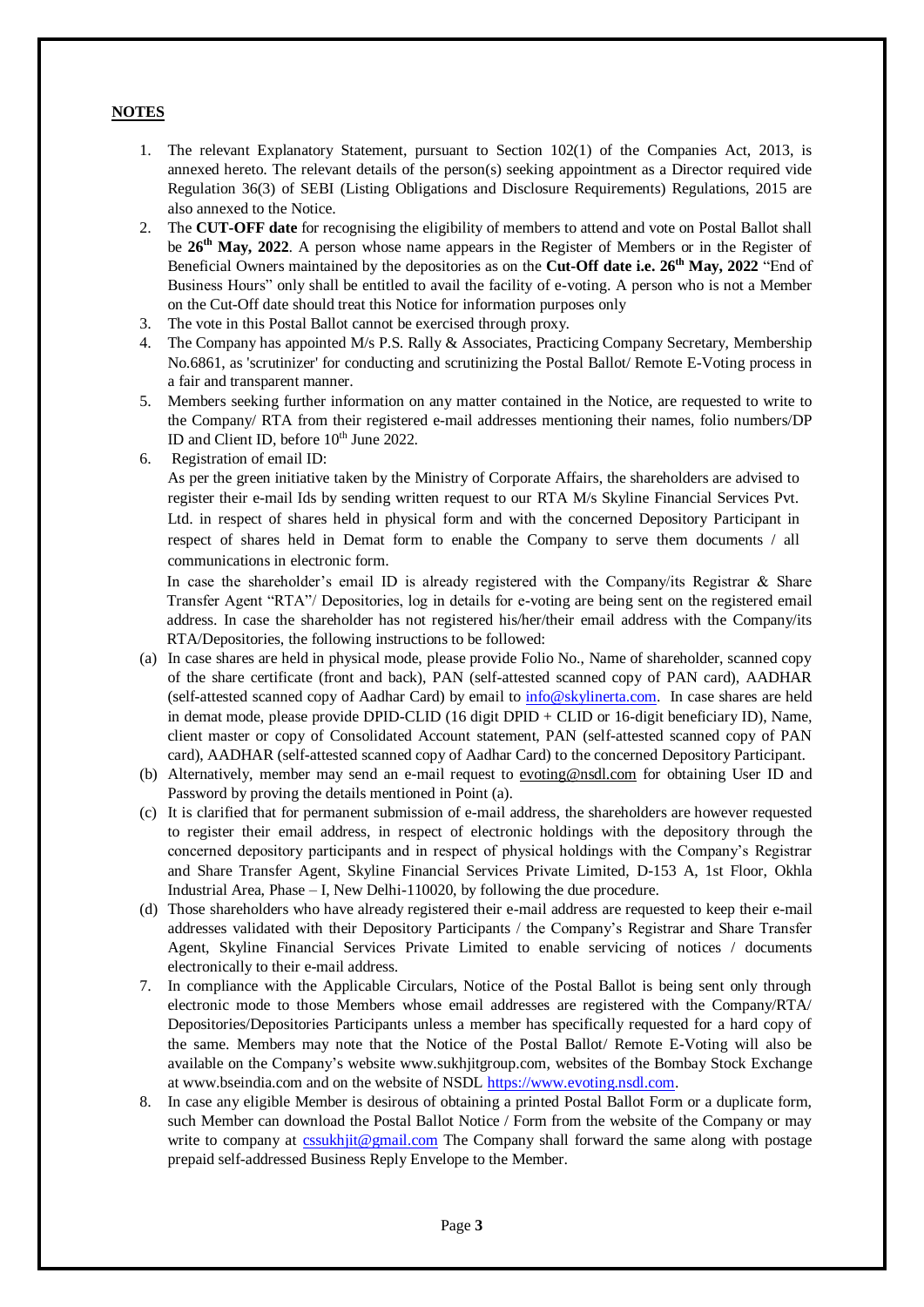- 9. Kindly note that the members can opt for one mode of voting, i.e., either by Physical Postal Ballot or E-Voting. If you are opting for E-Voting, then do not vote by Physical Postal Ballot also and vice versa. However, in case Shareholder casts his votes by both Physical Postal Ballot and E-Voting, then voting done through e-voting shall prevail and voting done by physical ballot will be treated as invalid.
- 10. (a) Duly completed Postal Ballot Form should reach the Scrutinizer latest by 5.00 p.m. (IST) on  $26<sup>th</sup>$  June, 2022.

M/s P.S. Rally & Associates Scrutinizer, The Sukhjit Starch & Chemicals Limited WG-329, Basti Adda Chowk Behind Petrol Pump, Jalandhar Or

at his email id[: parminderrally@gmail.com](mailto:parminderrally@gmail.com)

- (b) Postal Ballot Forms received after the said date and time will be strictly treated as if the reply from such Members has not been received.
- 11. All the documents referred to in this Postal Ballot Notice will be available for inspection electronically until the last date of e-voting. Members seeking to inspect such documents can send an e-mail to [cssukhjit@gmail.com.](mailto:cssukhjit@gmail.com)
- 12. The e-voting period commences on Saturday,  $28<sup>th</sup>$  May,  $2022$  (9:00 am) and ends on Sunday,  $26<sup>th</sup>$  June, 2022 (5:00 pm). During this period Members of the Company, holding shares either in physical form or in dematerialized form, as on the **Cut-Off date** of  $26<sup>th</sup>$  May, 2022 (end of business hours), may cast their vote by e-voting. The e-voting module will be disabled by NSDL for voting upon the expiry of the above period. **Once the vote on a resolution is cast by a Member, the Member shall not be allowed to change it subsequently or cast the vote again.**
- 13. The voting rights of the members shall be in proportion to their shares held in the paid-up equity share capital of the Company as on the **Cut-Off Date i.e. 26th May, 2022**.
- 14. The Scrutinizer, after scrutinizing the votes cast at the postal ballot voting process through e-voting, will, not later than seven working days from the conclusion of the e-voting, make a consolidated scrutiniser's report and submit the same to the Chairman or a person authorized by him in writing. The results declared along with the consolidated scrutiniser's report shall be placed on the website of the Company-www.sukhjitgroup.com and on the website of NSDL. The results shall be simultaneously communicated to the Bombay Stock Exchange.
- 15. Subject to receipt of requisite number of votes, the Resolutions shall be deemed to be passed on the last date specified for E-Voting for the postal ballot voting process.
- 16. The Company has engaged the services of M/s. National Securities Depository Limited (NSDL) as the Agency to provide e-voting facility.

# **THE INSTRUCTIONS FOR MEMBERS FOR REMOTE E-VOTING ARE AS UNDER:-**

The remote e-voting period begins on Saturday,  $28<sup>th</sup>$  May,  $2022$  (9:00 a.m. IST) and ends on Sunday, **26th June, 2022 (5:00 p.m. IST). The remote e-voting module shall be disabled by NSDL for voting thereafter. The Members, whose names appear in the Register of Members / Beneficial Owners as on the record date (cut-off date) i.e. Thursday, 26th May, 2022, may cast their vote electronically. The voting right of shareholders shall be in proportion to their share in the paid-up equity share capital of the Company as on the cut-off date, being 26 th May, 2022.**

**How do I vote electronically using NSDL e-Voting system?** *The way to vote electronically on NSDL e-Voting system consists of "Two Steps" which are mentioned below:*

#### **Step 1: Access to NSDL e-Voting system**

## **A) Login method for e-Voting for Individual shareholders holding securities in demat mode**

In terms of SEBI circular dated December 9, 2020 on e-Voting facility provided by Listed Companies, Individual shareholders holding securities in demat mode are allowed to vote through their demat account maintained with Depositories and Depository Participants. Shareholders are advised to update their mobile number and email Id in their demat accounts in order to access e-Voting facility.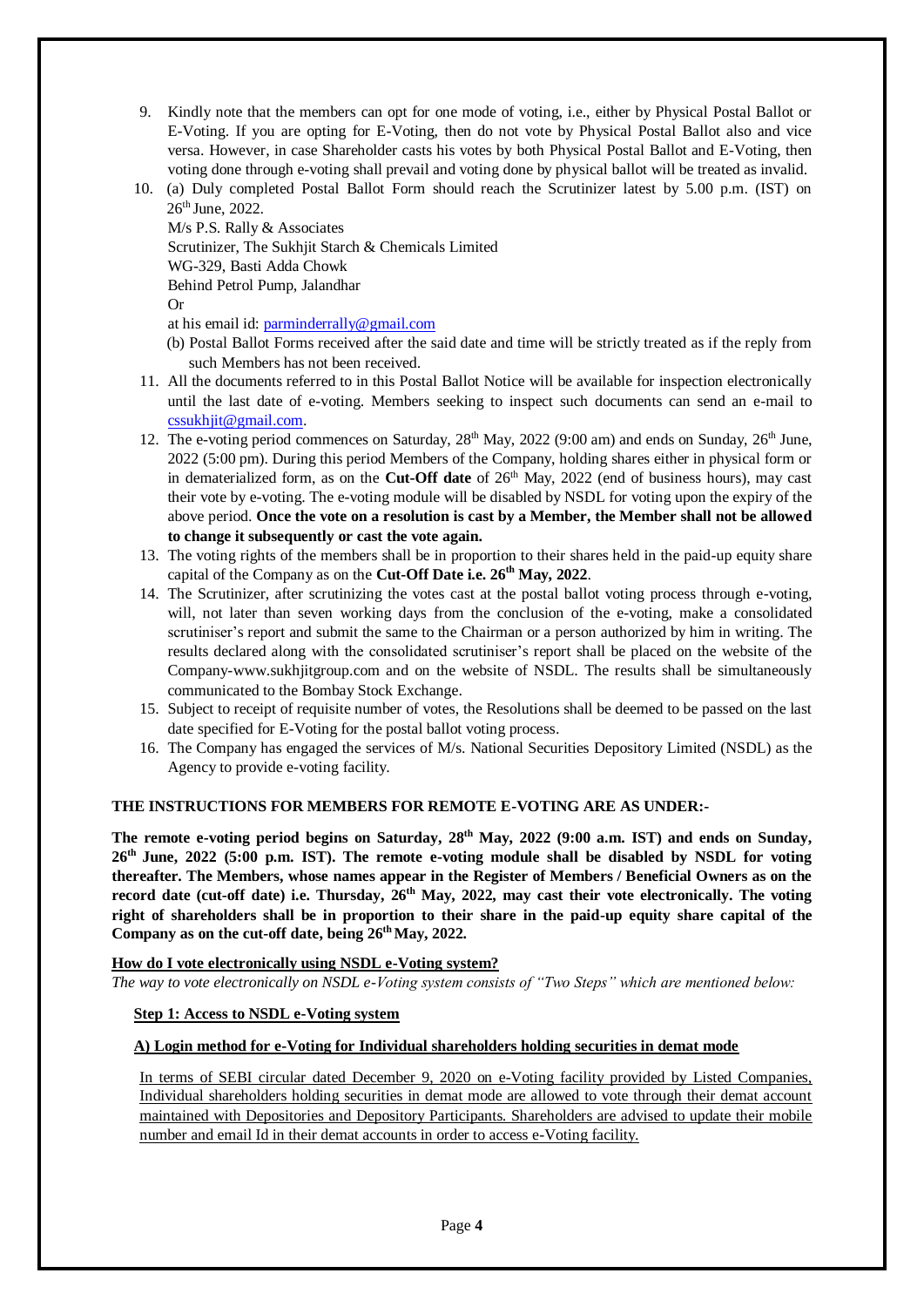Login method for Individual shareholders holding securities in demat mode is given below:

| <b>Type of shareholders</b>                                                     | <b>Login Method</b>                                                                                                                                                                                                                                                                                                                                                                                                                                                                                                                                                                                                                                                                                                                                                                                                                                                                                                                                                                                                                                                                                                                                                                                                                                                                                                                                                                                                                                                                                                                                                                                                                                                                                                                                                                                                                                                                                                                                                                                                                                                                                                                                   |
|---------------------------------------------------------------------------------|-------------------------------------------------------------------------------------------------------------------------------------------------------------------------------------------------------------------------------------------------------------------------------------------------------------------------------------------------------------------------------------------------------------------------------------------------------------------------------------------------------------------------------------------------------------------------------------------------------------------------------------------------------------------------------------------------------------------------------------------------------------------------------------------------------------------------------------------------------------------------------------------------------------------------------------------------------------------------------------------------------------------------------------------------------------------------------------------------------------------------------------------------------------------------------------------------------------------------------------------------------------------------------------------------------------------------------------------------------------------------------------------------------------------------------------------------------------------------------------------------------------------------------------------------------------------------------------------------------------------------------------------------------------------------------------------------------------------------------------------------------------------------------------------------------------------------------------------------------------------------------------------------------------------------------------------------------------------------------------------------------------------------------------------------------------------------------------------------------------------------------------------------------|
| Individual Shareholders holding<br>securities in demat mode with<br>NSDL.       | Existing <b>IDeAS</b> user can visit the e-Services website of NSDL<br>1.<br>Viz. https://eservices.nsdl.com either on a Personal Computer or<br>on a mobile. On the e-Services home page click on the<br>"Beneficial Owner" icon under "Login" which is available<br>under 'IDeAS' section, this will prompt you to enter your<br>existing User ID and Password. After successful authentication,<br>you will be able to see e-Voting services under Value added<br>services. Click on "Access to e-Voting" under e-Voting services<br>and you will be able to see e-Voting page. Click on company<br>name or e-Voting service provider i.e. NSDLand you will be<br>re-directed to e-Voting website of NSDL for casting your vote<br>during the remote e-Voting period.<br>2. If you are not registered for IDeAS e-Services, option to register<br>is available at https://eservices.nsdl.com.<br>Select "Register<br>Online<br>for<br><b>IDeAS</b><br>Portal"<br>click<br><b>or</b><br>at<br>https://eservices.nsdl.com/SecureWeb/IdeasDirectReg.jsp<br>3.<br>Visit the e-Voting website of NSDL. Open web browser by<br>typing the following URL: https://www.evoting.nsdl.com/ either<br>on a Personal Computer or on a mobile. Once the home page of<br>e-Voting system is launched, click on the icon "Login" which is<br>available under 'Shareholder/Member' section. A new screen will<br>open. You will have to enter your User ID (i.e. your sixteen digit<br>demat account number hold with NSDL), Password/OTP and a<br>Verification Code as shown on the screen. After successful<br>authentication, you will be redirected to NSDL Depository site<br>wherein you can see e-Voting page. Click on company name or<br>e-Voting service provider i.e. NSDL and you will be redirected<br>to e-Voting website of NSDL for casting your vote during the<br>remote e-Voting period.<br>4.<br>Shareholders/Members can also download NSDL Mobile App<br>"NSDL Speede" facility by scanning the QR code mentioned<br>below for seamless voting experience.<br><b>NSDL Mobile App is available on</b><br>Google Play<br>$\triangle$ App Store |
| Individual Shareholders holding<br>securities in demat mode with<br><b>CDSL</b> | Existing users who have opted for Easi / Easiest, they can login<br>1.<br>through their user id and password. Option will be made<br>reach e-Voting page without any further<br>available to<br>authentication. The URL for users to login to Easi / Easiest are<br>https://web.cdslindia.com/myeasi/home/login<br>or<br>www.cdslindia.com and click on New System Myeasi.<br>2.<br>After successful login of Easi/Easiest the user will be also able to<br>see the E Voting Menu. The Menu will have links of e-Voting<br>service provider i.e. NSDL. Click on NSDL to cast your vote.                                                                                                                                                                                                                                                                                                                                                                                                                                                                                                                                                                                                                                                                                                                                                                                                                                                                                                                                                                                                                                                                                                                                                                                                                                                                                                                                                                                                                                                                                                                                                               |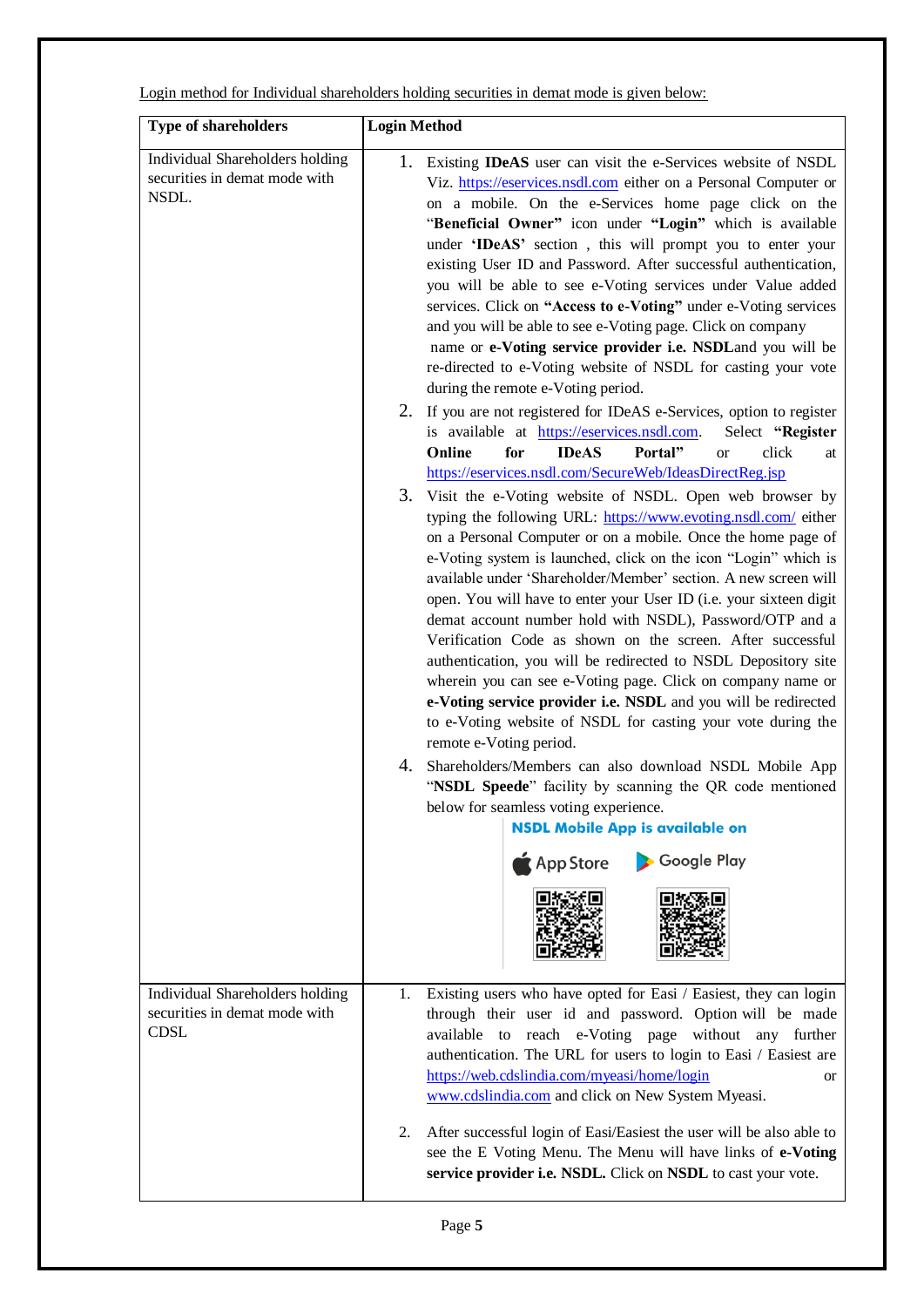|                                                                                                                 | If the user is not registered for Easi/Easiest, option to register is<br>3.<br>available at<br>https://web.cdslindia.com/myeasi/Registration/EasiRegistration<br>Alternatively, the user can directly access e-Voting page by<br>4.<br>providing demat Account Number and PAN No. from a link in<br>www.cdslindia.com home page. The system will authenticate the<br>user by sending OTP on registered Mobile & Email as recorded<br>in the demat Account. After successful authentication, user will<br>be provided links for the respective ESP i.e. NSDL where the e-<br>Voting is in progress. |
|-----------------------------------------------------------------------------------------------------------------|----------------------------------------------------------------------------------------------------------------------------------------------------------------------------------------------------------------------------------------------------------------------------------------------------------------------------------------------------------------------------------------------------------------------------------------------------------------------------------------------------------------------------------------------------------------------------------------------------|
| Individual Shareholders (holding<br>securities in demat mode) login<br>through their depository<br>participants | You can also login using the login credentials of your demat account<br>through your Depository Participant registered with NSDL/CDSL for<br>e-Voting facility. upon logging in, you will be able to see e-Voting option.<br>Click on e-Voting option, you will be redirected to NSDL/CDSL<br>Depository site after successful authentication, wherein you can see e-<br>Voting feature. Click on company name or e-Voting service provider i.e.<br>NSDL and you will be redirected to e-Voting website of NSDL for casting<br>your vote during the remote e-Voting period                         |

**Important note:** Members who are unable to retrieve User ID/ Password are advised to use Forget User ID and Forget Password option available at abovementioned website.

**Helpdesk for Individual Shareholders holding securities in demat mode for any technical issues related to login through Depository i.e. NSDL and CDSL.**

| Login type                                                                         | <b>Helpdesk details</b>                                                                                                                                                          |
|------------------------------------------------------------------------------------|----------------------------------------------------------------------------------------------------------------------------------------------------------------------------------|
| Individual<br><b>Shareholders</b><br>holding<br>securities in demat mode with NSDL | Members facing any technical issue in login can contact NSDL<br>helpdesk by sending a request at evoting@nsdl.co.in or call at toll<br>free no.: 1800 1020 990 and 1800 22 44 30 |
| Individual Shareholders holding                                                    |                                                                                                                                                                                  |
| securities in demat mode with CDSL                                                 | Members facing any technical issue in login can contact CDSL                                                                                                                     |
|                                                                                    | helpdesk<br>by<br>sending a<br>request<br>at                                                                                                                                     |
|                                                                                    | helpdesk.evoting@cdslindia.com or contact at 022-23058738 or                                                                                                                     |
|                                                                                    | 022-23058542-43                                                                                                                                                                  |
|                                                                                    |                                                                                                                                                                                  |

**B) Login Method for e-Voting for shareholders other than Individual shareholders holding securities in demat mode and shareholders holding securities in physical mode.**

**How to Log-in to NSDL e-Voting website?**

- 1. Visit the e-Voting website of NSDL. Open web browser by typing the following URL: <https://www.evoting.nsdl.com/> either on a Personal Computer or on a mobile.
- 2. Once the home page of e-Voting system is launched, click on the icon "Login" which is available under 'Shareholder/Member' section.
- 3. A new screen will open. You will have to enter your User ID, your Password/OTP and a Verification Code as shown on the screen. *Alternatively, if you are registered for NSDL eservices i.e. IDEAS, you can log-in at <https://eservices.nsdl.com/> with your existing IDEAS login. Once you log-in to NSDL eservices after using your log-in credentials, click on e-Voting and you can proceed to Step 2 i.e. Cast your vote electronically.*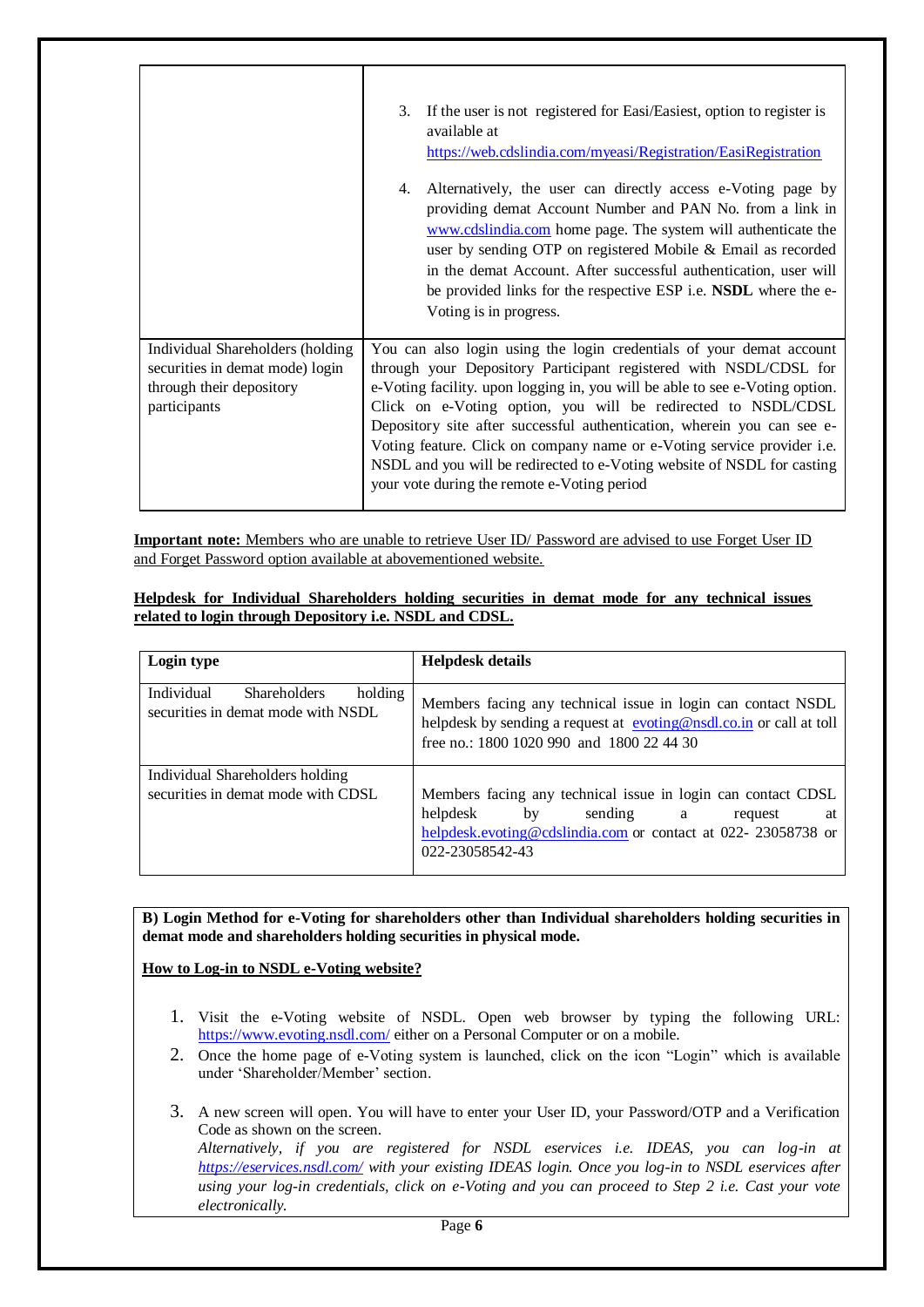4. Your User ID details are given below :

| Manner of holding shares i.e. Demat (NSDL)<br>or CDSL) or Physical | l Your User ID is:                                                                                                                                                 |
|--------------------------------------------------------------------|--------------------------------------------------------------------------------------------------------------------------------------------------------------------|
| a) For Members who hold shares in demat<br>account with NSDL.      | 8 Character DP ID followed by 8 Digit Client ID<br>For example if your DP ID is IN300*** and<br>Client ID is $12******$ then your user ID is<br>$IN300***12******$ |
| b) For Members who hold shares in demat<br>account with CDSL.      | 16 Digit Beneficiary ID<br>For example if your Beneficiary ID is<br>12************** then your user ID is<br>17**************                                      |
| c) For Members holding shares in Physical<br>Form.                 | EVEN Number followed by Folio Number<br>registered with the company<br>For example if folio number is $001***$ and<br>EVEN is 101456 then user ID is 101456001***  |

- 5. Password details for shareholders other than Individual shareholders are given below:
	- a) If you are already registered for e-Voting, then you can user your existing password to login and cast your vote.
	- b) If you are using NSDL e-Voting system for the first time, you will need to retrieve the 'initial password' which was communicated to you. Once you retrieve your 'initial password', you need to enter the 'initial password' and the system will force you to change your password.
	- c) How to retrieve your 'initial password'?
		- (i) If your email ID is registered in your demat account or with the company, your 'initial password' is communicated to you on your email ID. Trace the email sent to you from NSDL from your mailbox. Open the email and open the attachment i.e. a .pdf file. Open the .pdf file. The password to open the .pdf file is your 8 digit client ID for NSDL account, last 8 digits of client ID for CDSL account or folio number for shares held in physical form. The .pdf file contains your 'User ID' and your 'initial password'.
		- (ii) If your email ID is not registered, please follow steps mentioned below in **process for those shareholders whose email ids are not registered.**
- 6. If you are unable to retrieve or have not received the " Initial password" or have forgotten your password:
	- a) Click on "**[Forgot User Details/Password](https://www.evoting.nsdl.com/eVotingWeb/commonhtmls/NewUser.jsp)**?"(If you are holding shares in your demat account with NSDL or CDSL) option available on www.evoting.nsdl.com.
	- b) **[Physical User Reset Password](https://www.evoting.nsdl.com/eVotingWeb/commonhtmls/PhysicalUser.jsp)**?" (If you are holding shares in physical mode) option available on [www.evoting.nsdl.com.](http://www.evoting.nsdl.com/)
	- c) If you are still unable to get the password by aforesaid two options, you can send a request at [evoting@nsdl.co.in](mailto:evoting@nsdl.co.in) mentioning your demat account number/folio number, your PAN, your name and your registered address etc.
	- d) Members can also use the OTP (One Time Password) based login for casting the votes on the e-Voting system of NSDL.
- 7. After entering your password, tick on Agree to "Terms and Conditions" by selecting on the check box.
- 8. Now, you will have to click on "Login" button.
- 9. After you click on the "Login" button, Home page of e-Voting will open.

#### **Step 2: Cast your vote electronically on NSDL e-Voting system.**

#### **How to cast your vote electronically on NSDL e-Voting system?**

1. After successful login at Step 1, you will be able to see all the companies "EVEN" in which you are holding shares and whose voting cycle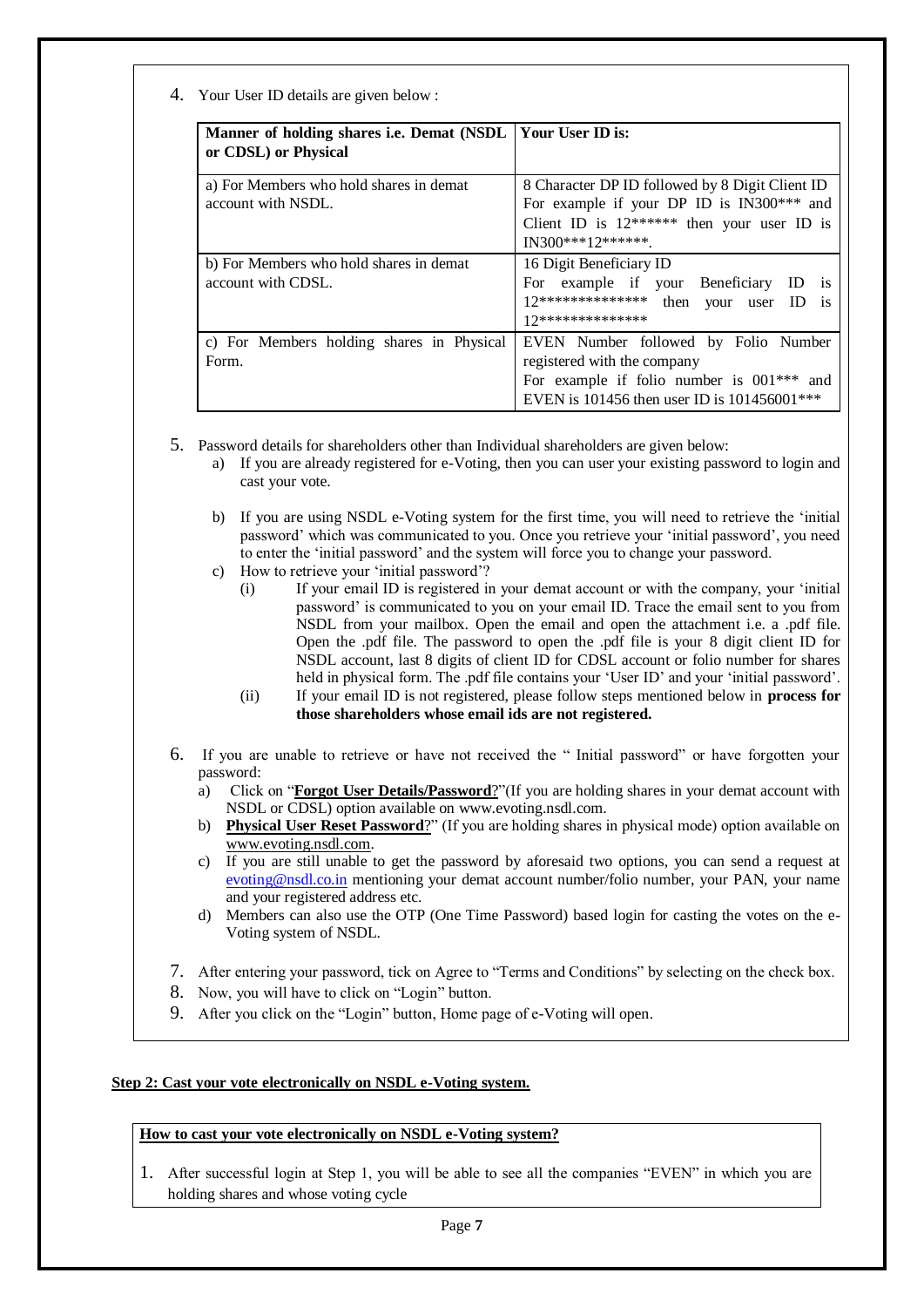- 2. Select "EVEN" of company for which you wish to cast your vote during the remote e-Voting period Now you are ready for e-Voting as the Voting page opens.
- 3. Cast your vote by selecting appropriate options i.e. assent or dissent, verify/modify the number of shares for which you wish to cast your vote and click on "Submit" and also "Confirm" when prompted.
- 4. Upon confirmation, the message "Vote cast successfully" will be displayed.
- 5. You can also take the printout of the votes cast by you by clicking on the print option on the confirmation page.
- **6.** Once you confirm your vote on the resolution, you will not be allowed to modify your vote.

# **General Guidelines for shareholders**

- 1. Institutional shareholders (i.e. other than individuals, HUF, NRI etc.) are required to send scanned copy (PDF/JPG Format) of the relevant Board Resolution/ Authority letter etc. with attested specimen signature of the duly authorized signatory(ies) who are authorized to vote, to the Scrutinizer by e-mail to [parminderrally@gmail.com](mailto:parminderrally@gmail.com) with a copy marked to [evoting@nsdl.co.in.](mailto:evoting@nsdl.co.in)
- 2. It is strongly recommended not to share your password with any other person and take utmost care to keep your password confidential. Login to the e-voting website will be disabled upon five unsuccessful attempts to key in the correct password. In such an event, you will need to go through the ["Forgot User](https://www.evoting.nsdl.com/eVotingWeb/commonhtmls/NewUser.jsp)  [Details/Password?"](https://www.evoting.nsdl.com/eVotingWeb/commonhtmls/NewUser.jsp) or ["Physical User Reset Password?"](https://www.evoting.nsdl.com/eVotingWeb/commonhtmls/PhysicalUser.jsp) option available on www.evoting.nsdl.com to reset the password.
- 3. In case of any queries, you may refer the Frequently Asked Questions (FAQs) for Shareholders and e-Voting user manual for Shareholders available at the download section of www.evoting.nsdl.com or call on toll free no.: 1800 1020 990 and 1800 22 44 30 or send a request at evoting@nsdl.co.in or contact Manager /Asst. Manager, National Securities Depository Limited, Trade World, 'A' Wing, 4th Floor, Kamala Mills Compound, Senapati Bapat Marg, Lower Parel, Mumbai – 400 013, at the designated email id – evoting@nsdl.co.in or at telephone nos.:- +91 22 24994545, +91 22 24994559, who will also address the grievances connected with voting by electronic means. Members may also write to the Company Secretary at the [cssukhjit@gmail.com](mailto:cssukhjit@gmail.com)
- 4. Any person who acquires shares of the company and becomes a Member of the Company after sending of the Notice and holding shares as on the cut-off date for e-voting, may obtain the login ID and password by sending a request at [evoting@nsdl.co.in.](mailto:evoting@nsdl.co.in) However, if he/she is already registered with NSDL for remote-e-voting then he/she can use his/her existing user ID and password for casting the vote.

# **Process for those shareholders whose email ids are not registered with the depositories/ company for procuring user id and password and registration of e mail ids for e-voting for the resolutions set out in this notice**:

- 1. In case shares are held in physical mode please provide Folio No., Name of shareholder, scanned copy of the share certificate (front and back), PAN (self attested scanned copy of PAN card), AADHAR (self attested scanned copy of Aadhar Card) by email to M/s Skyline Financial Services Private Limited (RTA of the Company) at [parveen@skylinerta.com.](mailto:parveen@skylinerta.com)
- 2. In case shares are held in demat mode, please provide DPID-CLID (16 digit DPID + CLID or 16 digit beneficiary ID), Name, client master or copy of Consolidated Account statement, PAN (self attested scanned copy of PAN card), AADHAR (self attested scanned copy of Aadhar Card) to M/s Skyline Financial Services Private Limited (RTA of the Company) at [parveen@skylinerta.com.](mailto:parveen@skylinerta.com)